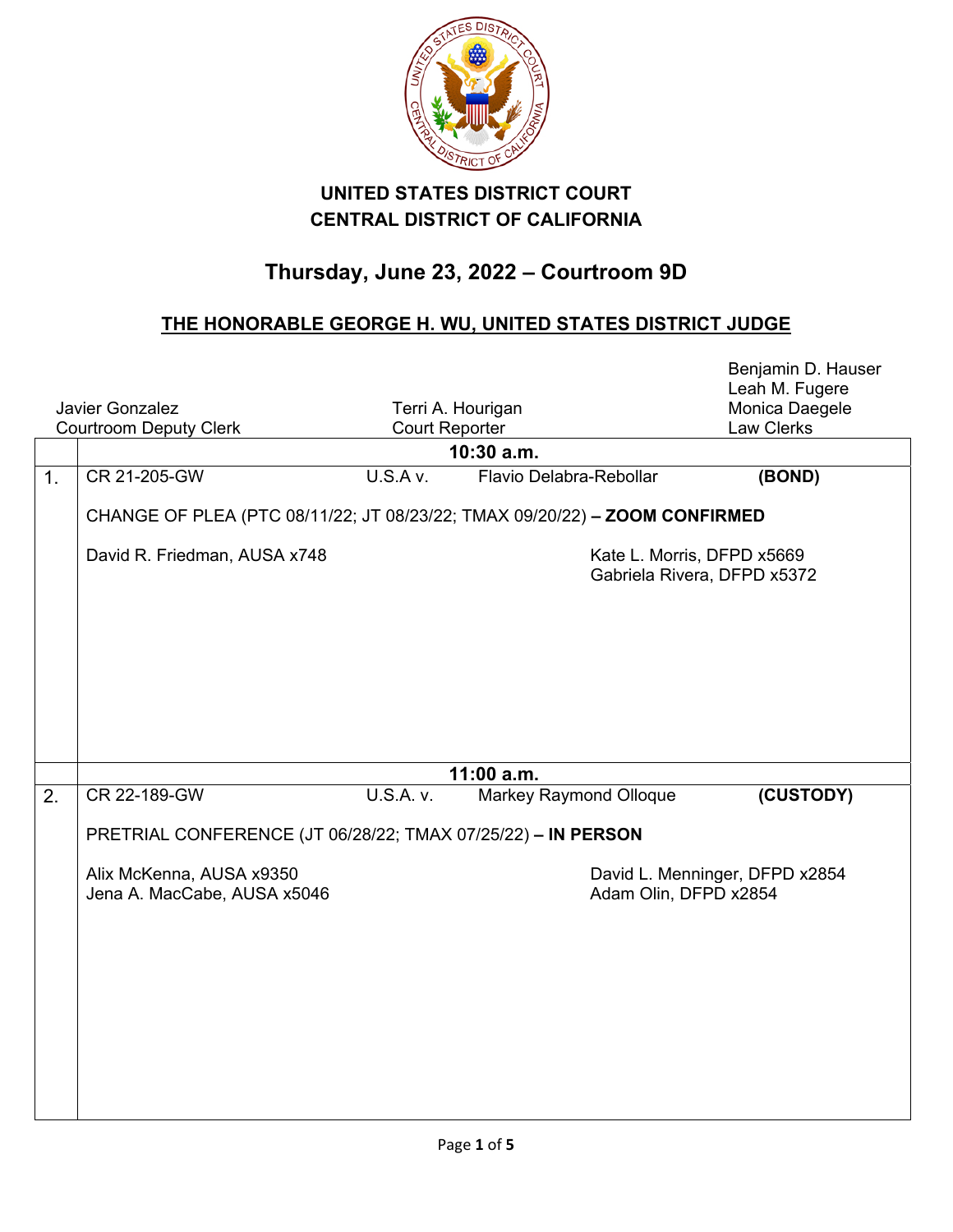|                | 11:30 a.m.                                                                                                                                                                                                                                                          |                                                                                                       |  |  |  |
|----------------|---------------------------------------------------------------------------------------------------------------------------------------------------------------------------------------------------------------------------------------------------------------------|-------------------------------------------------------------------------------------------------------|--|--|--|
| 3 <sub>1</sub> | U.S.A. v.<br>CR 19-328-GW                                                                                                                                                                                                                                           | 6. Marta Elizabeth Orozco Acevedo (CUSTODY)<br>REG #72046-509                                         |  |  |  |
|                | CHANGE OF PLEA (JT 08/22/22; TMAX 08/30/22) - ZOOM CONFIRMED                                                                                                                                                                                                        |                                                                                                       |  |  |  |
|                | <b>SPANISH INTERPRETER REQUIRED</b>                                                                                                                                                                                                                                 |                                                                                                       |  |  |  |
|                | Chelsea Norell, AUSA x2624<br>6. Oliver P. Cleary, CJA 424-324-8874<br>Alexander B. Schwab, AUSA x1259                                                                                                                                                              |                                                                                                       |  |  |  |
|                |                                                                                                                                                                                                                                                                     |                                                                                                       |  |  |  |
|                | 12:00 p.m.                                                                                                                                                                                                                                                          |                                                                                                       |  |  |  |
| 4.             | U.S.A. v.<br>CR 19-343-GW                                                                                                                                                                                                                                           | 1. Travis Schlotterbeck<br>(BOND)<br>(BOND)<br>2. James Bradley Vlha                                  |  |  |  |
|                | PRETRIAL CONFERENCE (JT 07/12/22; TMAX 08/09/22) - ZOOM CONFIRMED                                                                                                                                                                                                   |                                                                                                       |  |  |  |
|                | GOVERNMENT'S MOTIONS IN LIMINE (filed 04/29/22):<br>NO. 1 TO ADMIT EVIDENCE AND PERMIT ARGUMENT [80]<br>NO. 2 TO ADMIT DEFENDANT SCHLOTTERBECK INTERVIEW STATEMENTS [81]<br>NO. 3 TO EXCLUDE TESTIMONY OF PROPOSED DEFENSE EXPERT STEVEN D. LIEBERMAN, ESQ.<br>[82] |                                                                                                       |  |  |  |
|                | DEFENDANTS' JOINT MOTION IN LIMINE TO EXCLUDE PEJORATIVE TERM OF "GHOST GUN" AND<br>ANY REFERENCE TO "UNSERIALIZED" OR "WITH NO SERIAL NUMBER" [112]                                                                                                                |                                                                                                       |  |  |  |
|                | DEFENDANTS' JOINT MOTION TO DISMISS INDICTMENT PER FED. R.CRIM. P. 12(b)(3)(a) [113]                                                                                                                                                                                |                                                                                                       |  |  |  |
|                | Brian R. Faerstein, AUSA x3819<br>Daniel G. Boyle, AUSA x2426                                                                                                                                                                                                       | 1. Edward M. Robinson, Ret.<br>Brian A. Robinson 310-316-9333<br>2. Jerome J. Haig, Ret. 424-488-0686 |  |  |  |
|                |                                                                                                                                                                                                                                                                     |                                                                                                       |  |  |  |
|                | 1:00 p.m.                                                                                                                                                                                                                                                           |                                                                                                       |  |  |  |
| 5.             | Chemehuevi Indian Tribe v. Havasu Water Company, et al.<br>EDCV 20-471-GW-KKx<br>(890 Other Stat Act / FQ / filed 03/09/20 / answer 09/28/20 - ADR)<br><b>STATUS CONFERENCE</b>                                                                                     |                                                                                                       |  |  |  |
|                |                                                                                                                                                                                                                                                                     |                                                                                                       |  |  |  |
|                | <b>Lester J. Marston 707-462-6846</b><br>Kostan R. Lathouris 702-473-0581                                                                                                                                                                                           | <b>Patrick D. Webb 619-236-1650</b>                                                                   |  |  |  |
|                |                                                                                                                                                                                                                                                                     |                                                                                                       |  |  |  |
|                |                                                                                                                                                                                                                                                                     |                                                                                                       |  |  |  |
|                |                                                                                                                                                                                                                                                                     |                                                                                                       |  |  |  |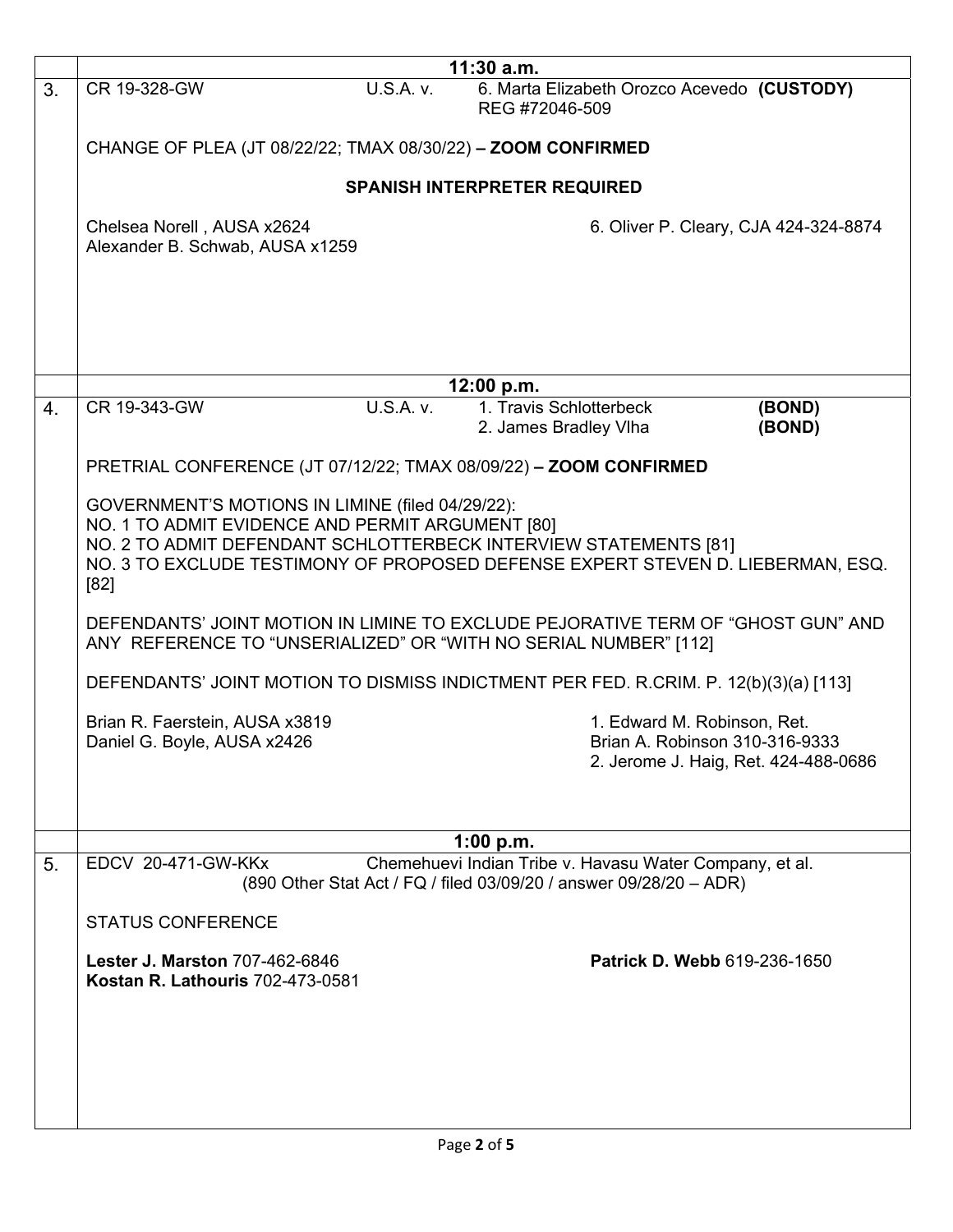|                | 1:00 p.m.                                                                                                                                                                                                                                                           |                                                                              |  |  |
|----------------|---------------------------------------------------------------------------------------------------------------------------------------------------------------------------------------------------------------------------------------------------------------------|------------------------------------------------------------------------------|--|--|
| 6.             | Laltitude LLC v. Shenzhen Jinnuo Precision Products Co., Ltd., et al.<br>CV 21-9089-GW-MARx<br>(830 Patent / FQ / filed 11/19/21 - ADR)                                                                                                                             |                                                                              |  |  |
|                | STATUS/SCHEDULING CONFERENCE                                                                                                                                                                                                                                        |                                                                              |  |  |
|                | Lara A. Petersen 310-276-6664<br>Ariana Santoro<br>Omid E. Khalifeh                                                                                                                                                                                                 |                                                                              |  |  |
|                |                                                                                                                                                                                                                                                                     |                                                                              |  |  |
| 7 <sub>1</sub> | CV 21-5349-GW-MARx<br>Samuel K. Porter v. United Parcel Service, Inc., et al.<br>(Removal – 442 CV Jobs / Div / filed 07/01/21 – ADR)                                                                                                                               |                                                                              |  |  |
|                | ORDER TO SHOW CAUSE RE SETTLEMENT                                                                                                                                                                                                                                   |                                                                              |  |  |
|                | Jihad M. Smaili 714-547-4700<br><b>Stephen D. Counts</b>                                                                                                                                                                                                            | Carmen J. Cole 213-624-2500<br>Angela F. Ramson 678-272-3203<br>Eric W. Witt |  |  |
|                |                                                                                                                                                                                                                                                                     |                                                                              |  |  |
| 8.             | CV 21-5012-GW-DFMx<br>Jose Pedroza, et al. v. City of Los Angeles, et al.<br>(440 Other CV / FQ / filed 06/20/21 / answer 07/15/21 - ADR)                                                                                                                           |                                                                              |  |  |
|                | PRETRIAL CONFERENCE (JT 06/28/22)                                                                                                                                                                                                                                   |                                                                              |  |  |
|                | DEFENDANTS' MOTIONS IN LIMINE (filed 05/26/22):<br>NO. 1 TO BIFURCATE THE DETERMINATION OF ALL DAMAGES FROM THAT OF THE LIABILITY<br>CLAIMS AND PRECLUDE EVIDENCE OF OTHER LAWSUITS/CLAIMS [53]<br>NO. 5 TO PRECLUDE TESTIMONY FROM PLAINTIFF'S FAMILY MEMBERS [57] |                                                                              |  |  |
|                | Edward M. Lyman, III 323-435-8205<br><b>Brian T. Dunn</b>                                                                                                                                                                                                           | <b>Surekha A. Shepherd 213-978-7036</b>                                      |  |  |
|                |                                                                                                                                                                                                                                                                     |                                                                              |  |  |
|                |                                                                                                                                                                                                                                                                     |                                                                              |  |  |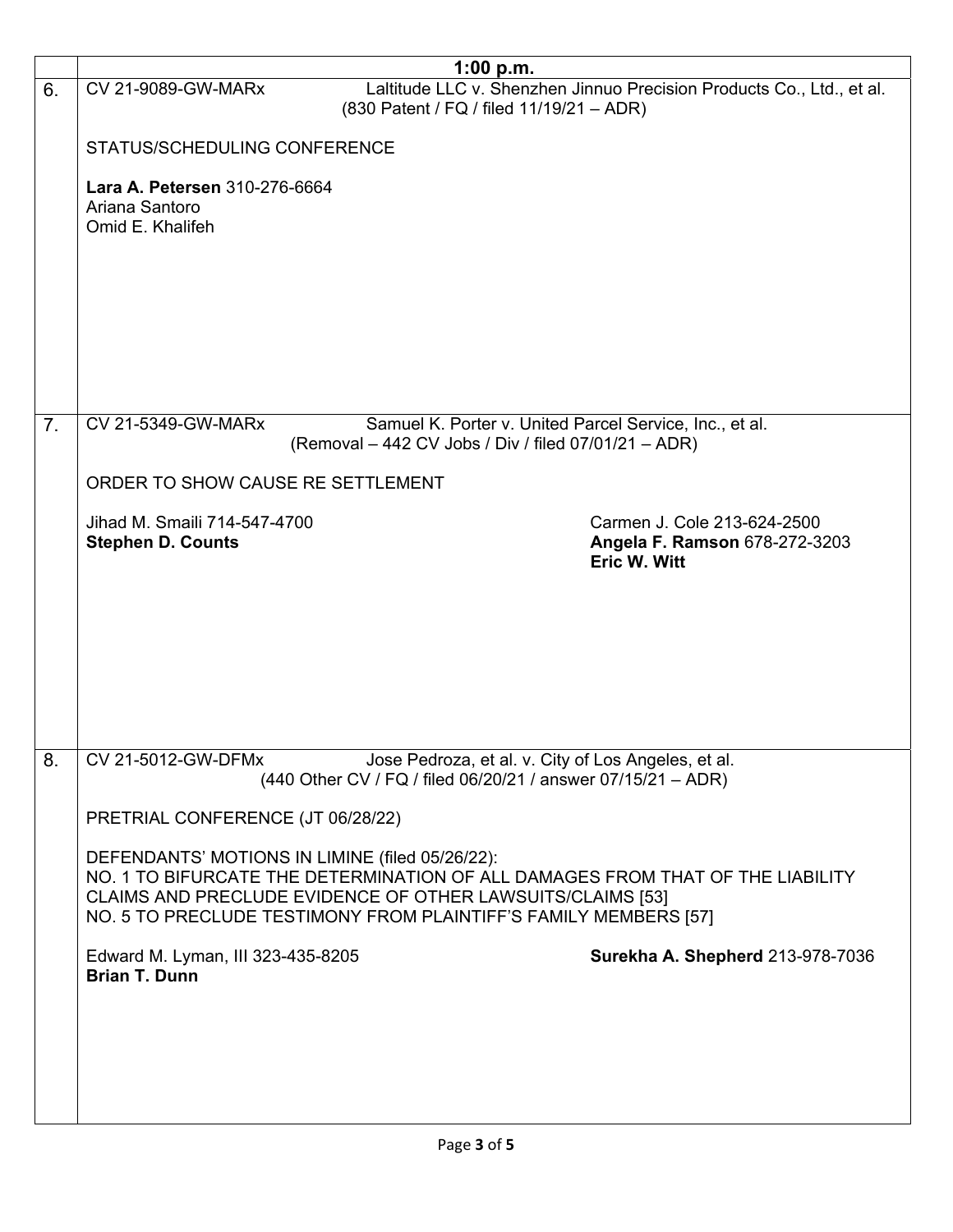|     | 1:00 p.m.                                                                                                                                       |                                                                                                        |                                                                                |  |
|-----|-------------------------------------------------------------------------------------------------------------------------------------------------|--------------------------------------------------------------------------------------------------------|--------------------------------------------------------------------------------|--|
| 9.  | Melanie Delapaz v. Richard M. Travers<br>CV 21-9895-GW-MAAx<br>(446 CV ADA / FQ / filed 12/23/21 - ADR)                                         |                                                                                                        |                                                                                |  |
|     | PLAINTIFF'S MOTION FOR DEFAULT JUDGMENT BY COURT [15] - TENT. ISSD 06/21/22 [18]                                                                |                                                                                                        |                                                                                |  |
|     | Jason T. Yoon - priority<br>Jason J. Kim                                                                                                        |                                                                                                        |                                                                                |  |
|     |                                                                                                                                                 |                                                                                                        |                                                                                |  |
|     |                                                                                                                                                 |                                                                                                        |                                                                                |  |
|     |                                                                                                                                                 |                                                                                                        |                                                                                |  |
| 10. | CV 21-2391-GW-JPRx                                                                                                                              | Insurance Co., et al.<br>$(110 \text{ Insurance} / \text{Div} / \text{ filed } 03/18/21 - \text{ADR})$ | Greater Pacific Realty Corp. v. State Farm Mutual Automobile                   |  |
|     | DEFENDANT STATE FARM MUTUAL AUTOMOBILE INSURANCE COMPANY'S MOTION TO DISMISS<br>ACTION FOR FAILURE TO PROSECUTE [51] - TENT. ISSD 06/21/22 [54] |                                                                                                        |                                                                                |  |
|     | K. Tom Kohan 310-349-1111                                                                                                                       |                                                                                                        | Robert D. Brugge 818-547-5000<br><b>Barbara Ciolino</b>                        |  |
|     |                                                                                                                                                 |                                                                                                        |                                                                                |  |
|     |                                                                                                                                                 |                                                                                                        |                                                                                |  |
|     |                                                                                                                                                 |                                                                                                        |                                                                                |  |
|     |                                                                                                                                                 |                                                                                                        |                                                                                |  |
| 11. | EDCV 21-1669-GW-SPx                                                                                                                             | $(110 \text{ Insurance } / \text{Div } / \text{ filed } 10/01/21 - \text{ADR})$                        | Francisco Rocha, et al. v. AMCO Insurance Company, et al.                      |  |
|     | 1292(b) AND FOR A STAY OF PROCEEDINGS [54] - TENT. ISSD 06/21/22 [58]                                                                           |                                                                                                        | DEFENDANTS' MOTION FOR CERTIFICATION OF INTERLOCUTORY APPEAL UNDER 28 U.S.C. § |  |
|     | Shant A. Karnikian 213-217-5000<br>Brian S. Kabateck                                                                                            |                                                                                                        | Sonia R. Martin 415-267-4000<br>Michael H. Carpenter 614-365-4100              |  |
|     | Christopher J. Van Blargan 330-869-9007<br>John J. Reagan                                                                                       |                                                                                                        | Ronald D. Kent 213-623-9300                                                    |  |
|     |                                                                                                                                                 |                                                                                                        |                                                                                |  |
|     |                                                                                                                                                 |                                                                                                        |                                                                                |  |
|     |                                                                                                                                                 |                                                                                                        |                                                                                |  |
|     |                                                                                                                                                 |                                                                                                        |                                                                                |  |